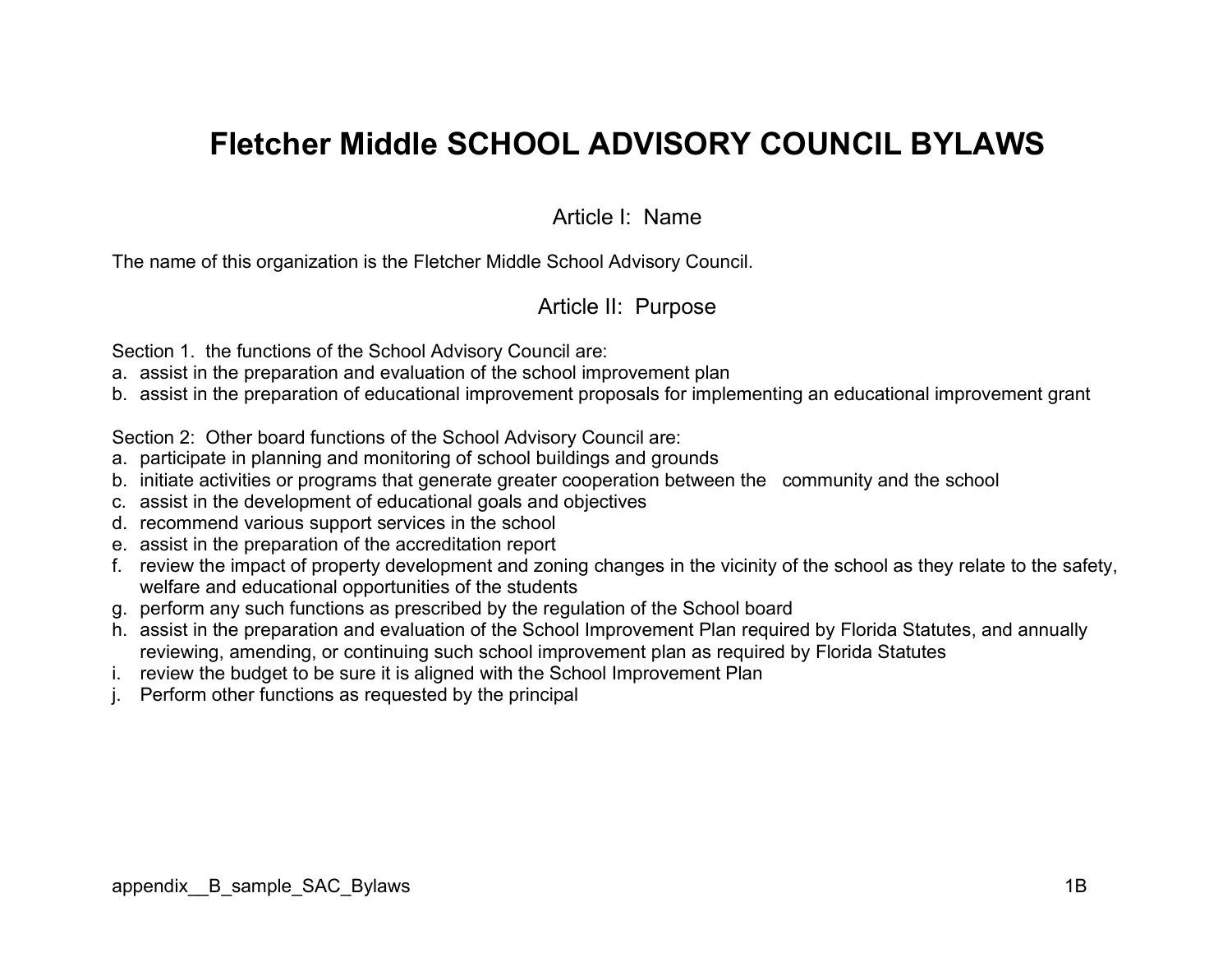# Article III: Membership

\*\*Section 1. The principal shall assure that the membership shall be representative of the ethnic, racial and economic community served by the school.

\*\*Section 2. This council shall include parents, teachers, education support employees, community members, and the principal. A majority of the membership shall be non-staff.

#Section 3. For purposes of SAC membership, parents shall be defined as anyone who has a student currently enrolled at the school.

\*\*Section 4. The principal shall be the only member of that school's administration who is a member of the SAC.

Section 5.

\*\*Peer election shall be used to select parent, education support staff, student and teacher members of the SAC.

#Such elections shall be held at the beginning of each school year (after the first day of school) such that the membership list is ready to submit to the office of Research and Evaluation by September 15.

\*\*Section 6. Community members shall be appointed by the principal.

#Section 7. Term of office for newly elected members shall be for a period of one year.

\*\*Section 8. Members not attending for two consecutive meetings, without an excused absence, will be replaced. Vacancies for parents, teachers, educational support personnel and students will be filled by peer election. Elections to fill vacant positions may be held as necessary throughout the year.

#Section 9. Membership in the SAC shall be limited to 10 voting members. SAC is a sunshine organization and nonmembers are encouraged to attend meetings but may not vote. Voting in SAC meetings shall be limited to duly elected/appointed school board approved members.

Section 10. The PTA president may be a member of the SAC. (optional)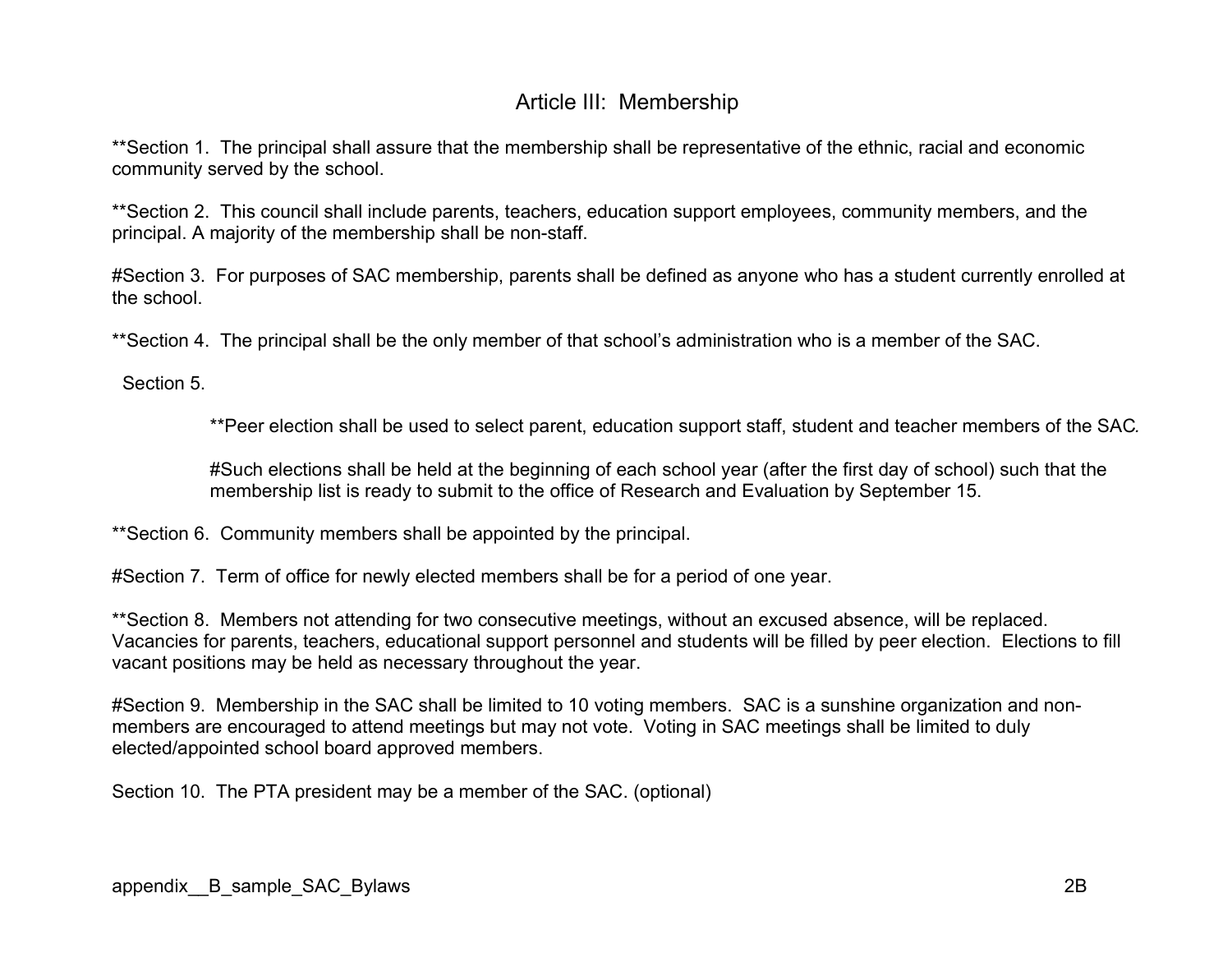# Article IV: Responsibilities

\*\*Section 1. The School Advisory Council is a resource to the school and the principal. The term "advisory" is intended to mean 1) inquiring, 2) informing, 3) suggesting, 4) recommending, and 5) evaluating.

\*\*Section 2. The School Advisory Council, since it is advisory only, has some limitations. 1) It may not dictate school board or local school center policy, and 2) it must deal with issues rather than particular person, whether they are administrators, teachers, students, citizens, or parents.

### Article V: Officers

Section 1. Officers and their election:

- a. The officers of the School Advisory Council shall be a chairperson, vice chairperson(s), and a secretary. All officers must be members of the SAC.
- b. #These officers shall be elected, by written ballot or virtual meeting voting, prior to November 1<sup>st</sup> at a SAC meeting provided notice of election has been served.

### Article VI: Roles of the Principal and SAC Members

#### Section 1. The Principal

- a. serves as a resource providing information regarding the local school education program
- b. appoints all non-elected SAC members
- c. maintains the appropriate statutory composition of the SAC
- d. notifies the office of Research and Evaluation when modifications are necessary
- e. acts as an active resource
- f. encourages leadership from within the council
- g. assists in training members in leadership skills
- h. arranges for presentations of interest to the council
- i. keeps the SAC apprised of county policies, curriculum, etc. Establishes, maintains, and consults with the SAC on a regular basis involving it in decisions in accordance with state purposes and policies
- j. develops, through positive actions, feelings of trust and understanding among SAC, community and staff
- k. serves as the administrator in charge of the school with total responsibility to arrange all affairs of the school including general control and supervision of its employees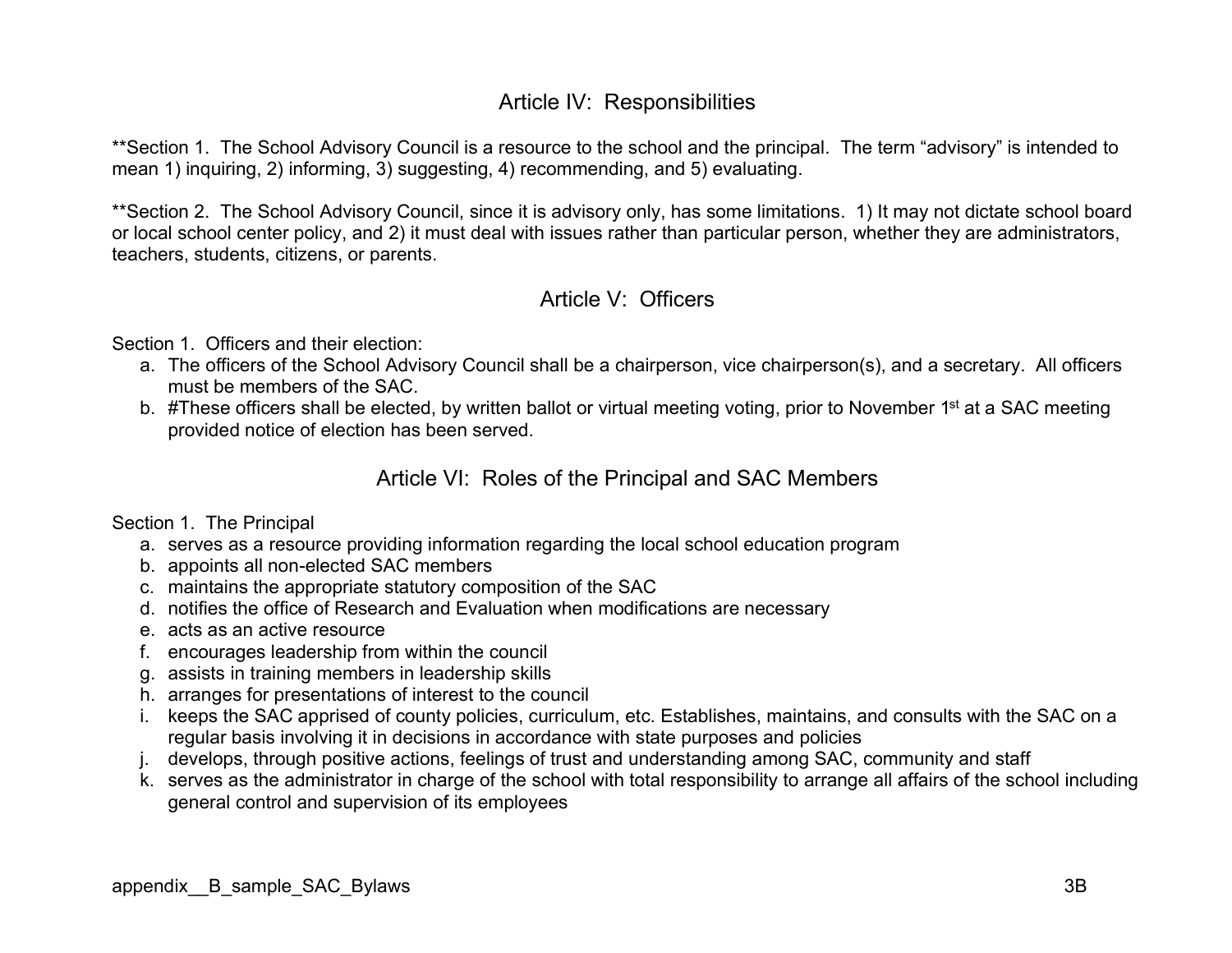Section 2. The Chairperson

- a. works closely with the administrator and the council to plan each meeting and establish an agenda in time to notify the community of the purpose of each meeting
- b. calls the meetings to order, maintains order, and sees that the meeting is properly adjourned
- c. instructs the secretary and other officers in their duties
- d. sees that minutes are taken, prepared, read, approved and properly filed in the school
- e. sees that business is ordered, considered and disposed of properly
- f. is an impartial, conscientious arbiter of discussion and debate, and insists on fairness in the actions and debate of the members

Section 3. The Secretary

- a. \*\*Keeps accurate and complete minutes and files them for inspection. A copy of the minutes should be provided to the principal for the school file.
- b. Keeps accurate records of council membership, attendance, duties and special assignments

Section 4. Parents and other community representatives

- a. act as a council member according to established procedures by making suggestions and recommendations representative of the views of parents, citizens and community organizations of the school community
- b. participate regularly in SAC meetings and carry out council assignments
- c. become knowledgeable about personnel and material resources of the school and community and the school's education program
- d. act as resource persons for the SAC, especially in the solutions of community-related problems which affect the school and its students
- e. assist in obtaining community resources to aid the school's education program
- f. serve as a communication link between SAC, the community and the school
- g. participate in activities aimed at obtaining parent and community support and assistance for school related programs

Section 5. Faculty and school staff representatives:

- a. act as members of the council to represent the views and interest of the school staff
- b. participate regularly in SAC meetings and carry out council assignments
- c. act a resource person for the SAC by making available specialized information about the educational programs, innovative ideas, and available resources
- d. assist in identifying community resources which can aid in the school's educational programs
- e. serve as a communication link between the SAC and the school staff, and keep the staff informed of actions can activities of the council
- f. participate in efforts to encourage school staff support for goals and activities of the School Advisory Council

appendix\_B\_sample\_SAC\_Bylaws 4B